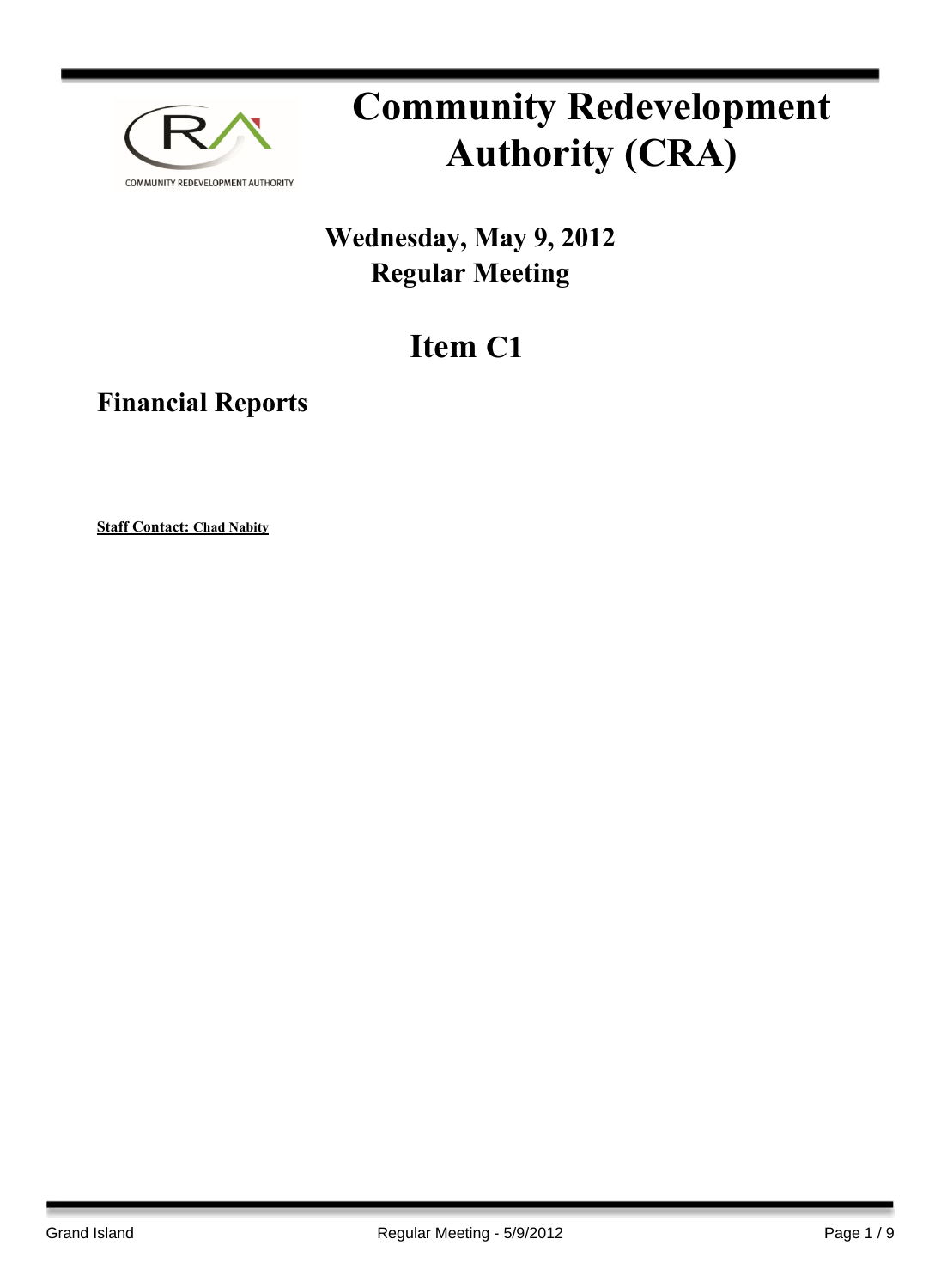|                                              | <b>MONTH ENDED</b><br><b>APRIL 2012</b> | 2011-2012<br>YEAR TO DATE | 2012<br><b>BUDGET</b> | <b>REMAINING</b><br><b>BALANCE</b> |
|----------------------------------------------|-----------------------------------------|---------------------------|-----------------------|------------------------------------|
| <b>CONSOLIDATED</b>                          |                                         |                           |                       |                                    |
| <b>Beginning Cash</b>                        | 593,514                                 | 923,823                   | 923,823               | 593,514                            |
|                                              |                                         |                           |                       |                                    |
| <b>REVENUE:</b>                              |                                         |                           |                       |                                    |
| Property Taxes-CRA                           | 19,897                                  | 169,984                   | 639,405               | 469,421                            |
| Property Taxes-TIF's                         |                                         | 148,943                   | 318,406               | 169,463                            |
| Loan Proceeds                                | $\overline{\phantom{0}}$                |                           |                       |                                    |
| Interest Income - CRA                        | 7                                       | 4,341                     | 8,000                 | 3,659                              |
| Interest Income - TIF'S                      | 10                                      | 617<br>$\blacksquare$     |                       |                                    |
| <b>Land Sales</b><br>Other Revenue - CRA     |                                         |                           | 70,000                | 70,000                             |
| Other Revenue - TIF's                        |                                         | 6,524<br>6,587            | 10,000<br>1,000       | 3,476                              |
|                                              |                                         |                           |                       |                                    |
| <b>TOTAL REVENUE</b>                         | 19,914                                  | 336,996                   | 1,046,811             | 716,020                            |
|                                              |                                         |                           |                       |                                    |
| <b>TOTAL RESOURCES</b>                       | 613,428                                 | 1,260,819                 | 1,970,634             | 1,309,533                          |
|                                              |                                         |                           |                       |                                    |
| <b>EXPENSES</b>                              |                                         |                           |                       |                                    |
| Auditing & Accounting                        | $\overline{a}$                          | 4,025                     | 5,000                 | 975                                |
| Legal Services<br><b>Consulting Services</b> |                                         | 896<br>$\blacksquare$     | 10,000                | 9,105                              |
| <b>Contract Services</b>                     | $\overline{\phantom{a}}$<br>3,115       | 30,961                    | 10,000<br>55,000      | 10,000<br>24,039                   |
| Printing & Binding                           | ä,                                      | $\overline{\phantom{0}}$  | 1,000                 | 1,000                              |
| Other Professional Services                  |                                         | 7,599                     | 5,000                 | (2, 599)                           |
| General Liability Insurance                  |                                         |                           | 250                   | 250                                |
| Postage                                      | 42                                      | 172                       | 200                   | 28                                 |
| Matching Grant                               |                                         |                           |                       |                                    |
| <b>Legal Notices</b>                         | 772                                     | 1,740                     | 800                   | (940)                              |
| Licenses & Fees                              | $\overline{\phantom{a}}$                | $\overline{\phantom{a}}$  | ÷,                    |                                    |
| Travel & Training                            |                                         | 161                       | 1,000                 | 839                                |
| Other Expenditures                           |                                         |                           | 500                   | 500                                |
| Office Supplies                              |                                         |                           | 500                   | 500                                |
| Supplies                                     |                                         |                           | 300                   | 300                                |
| Land                                         |                                         | ÷                         | 100,000               | 100,000                            |
| Bond Principal - Lincoln Pool                | $\sim$                                  | ÷.                        | 201,787               | 201,787                            |
| Façade Improvement                           | 70,443                                  | 519,378                   | 987,500               | 468,122                            |
| South Locust                                 |                                         |                           |                       |                                    |
| Alleyway Improvement                         |                                         |                           |                       |                                    |
| Other Projects                               |                                         |                           | 111,000               | 111,000                            |
| <b>Bond Principal</b>                        |                                         | 129,743                   | 266,659               | 136,916                            |
| <b>Bond Interest</b>                         |                                         | 27,088                    | 50,747                | 23,659                             |
| <b>Interest Expense</b>                      |                                         |                           |                       |                                    |
| <b>TOTAL EXPENSES</b>                        | 74,372                                  | 721,763                   | 1,807,243             | 1,085,480                          |
| <b>INCREASE(DECREASE) IN CASH</b>            | (54, 458)                               | (384, 768)                | (760, 432)            | (369, 460)                         |
| <b>ENDING CASH</b>                           | 539,055                                 | 539,055                   | 163,391               | 224,054                            |
| <b>LESS COMMITMENTS</b>                      | 715,164                                 | 715,164                   |                       |                                    |
| <b>AVAILABLE CASH</b>                        | (176, 109)                              | (176, 109)                | 163,391               | 224,054                            |
|                                              |                                         |                           |                       |                                    |
| <b>CHECKING</b>                              | 173,814                                 |                           |                       |                                    |
| <b>INVESTMENTS</b>                           | 365,241                                 |                           |                       |                                    |
| <b>Total Cash</b>                            | 539,055                                 |                           |                       |                                    |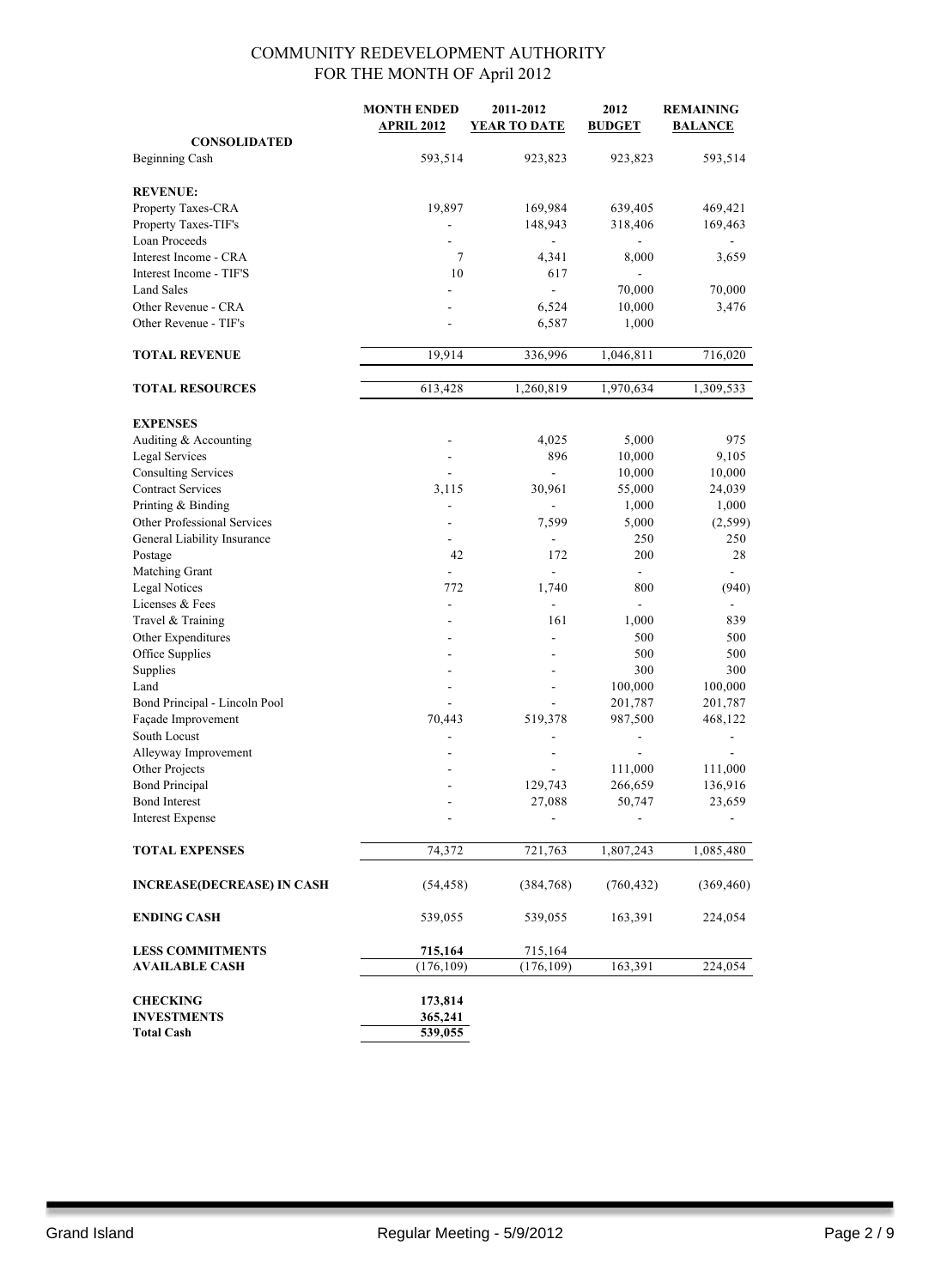|                                   | <b>MONTH ENDED</b><br><b>APRIL 2012</b> | 2011-2012<br><b>YEAR TO DATE</b> | 2012<br><b>BUDGET</b>    | <b>REMAINING</b><br><b>BALANCE</b> |
|-----------------------------------|-----------------------------------------|----------------------------------|--------------------------|------------------------------------|
| <b>CRA</b>                        |                                         |                                  |                          |                                    |
| <b>GENERAL OPERATIONS:</b>        |                                         |                                  |                          |                                    |
| Property Taxes                    | 19,897                                  | 169,984                          | 639,405                  | 469,421                            |
| <b>Interest Income</b>            | 7                                       | 4,341                            | 8,000                    | 3,659                              |
| <b>Land Sales</b>                 |                                         | $\mathbf{r}$                     | 70,000                   | 70,000                             |
| Other Revenue & Motor Vehicle Tax |                                         | 6,524                            | 10,000                   | 3,476                              |
| <b>TOTAL</b>                      | 19,904                                  | 180,849                          | 727,405                  | 546,556                            |
| <b>GILI TRUST</b>                 |                                         |                                  |                          |                                    |
| Property Taxes                    |                                         | 32,019                           | 32,890                   | 871                                |
| Interest Income                   |                                         | 511                              |                          | (511)                              |
| Other Revenue                     |                                         | $\overline{a}$                   | ä,                       |                                    |
| <b>TOTAL</b>                      | $\blacksquare$                          | 32,530                           | 32,890                   | 360                                |
| <b>CHERRY PARK LTD II</b>         |                                         |                                  |                          |                                    |
| Property Taxes                    | ÷,                                      | 31,776                           | 59,180                   | 27,404                             |
| Interest Income                   | 10                                      | 99                               | $\overline{a}$           | (99)                               |
| Other Revenue                     |                                         |                                  |                          |                                    |
| <b>TOTAL</b>                      | 10                                      | 31,875                           | 59,180                   | 27,305                             |
| <b>GENTLE DENTAL</b>              |                                         |                                  |                          |                                    |
| Property Taxes                    |                                         | 80                               | 4,202                    | 4,122                              |
| Interest Income                   | $\boldsymbol{0}$                        | $\mathbf{1}$                     | ÷.                       | (1)                                |
| Other Revenue                     |                                         |                                  |                          |                                    |
| <b>TOTAL</b>                      | $\mathbf{0}$                            | 81                               | 4,202                    | 4,121                              |
| <b>PROCON TIF</b>                 |                                         |                                  |                          |                                    |
| Property Taxes                    |                                         | 9,109                            | 19,162                   | 10,053                             |
| Interest Income                   | $\boldsymbol{0}$                        | 2                                | $\blacksquare$           | (2)                                |
| Other Revenue                     |                                         | 233                              |                          | (233)                              |
| <b>TOTAL</b>                      | $\mathbf{0}$                            | 9,344                            | 19,162                   | 9,818                              |
| <b>WALNUT HOUSING PROJECT</b>     |                                         |                                  |                          |                                    |
| Property Taxes                    |                                         | 32,025                           | 74,472                   | 42,447                             |
| Interest Income                   | $\mathbf{0}$                            | 5                                | $\overline{\phantom{0}}$ | (5)                                |
| Other Revenue                     |                                         | 6,354                            |                          | (6, 354)                           |
| <b>TOTAL</b>                      | $\mathbf{0}$                            | 38,384                           | 74,472                   | 36,088                             |
| <b>BRUNS PET GROOMING</b>         |                                         |                                  |                          |                                    |
| Property Taxes                    |                                         | 6,474                            | 11,000                   | 4,526                              |
| Interest Income                   |                                         |                                  |                          |                                    |
| Other Revenue                     |                                         |                                  |                          |                                    |
| <b>TOTAL</b>                      | $\overline{a}$                          | 6,474                            | 11,000                   | 4,526                              |
| <b>GIRARD VET CLINIC</b>          |                                         |                                  |                          |                                    |
| Property Taxes                    |                                         | 9,196                            | 14,000                   | 4,804                              |
| Interest Income                   |                                         |                                  |                          |                                    |
| Other Revenue                     |                                         |                                  |                          |                                    |
| <b>TOTAL</b>                      | $\overline{\phantom{a}}$                | 9,196                            | 14,000                   | 4,804                              |
| <b>GEDDES ST APTS-PROCON</b>      |                                         |                                  |                          |                                    |
| Property Taxes                    |                                         | 14,852                           | 30,000                   | 15,148                             |
| Interest Income                   |                                         |                                  |                          |                                    |
| Other Revenue                     |                                         |                                  |                          |                                    |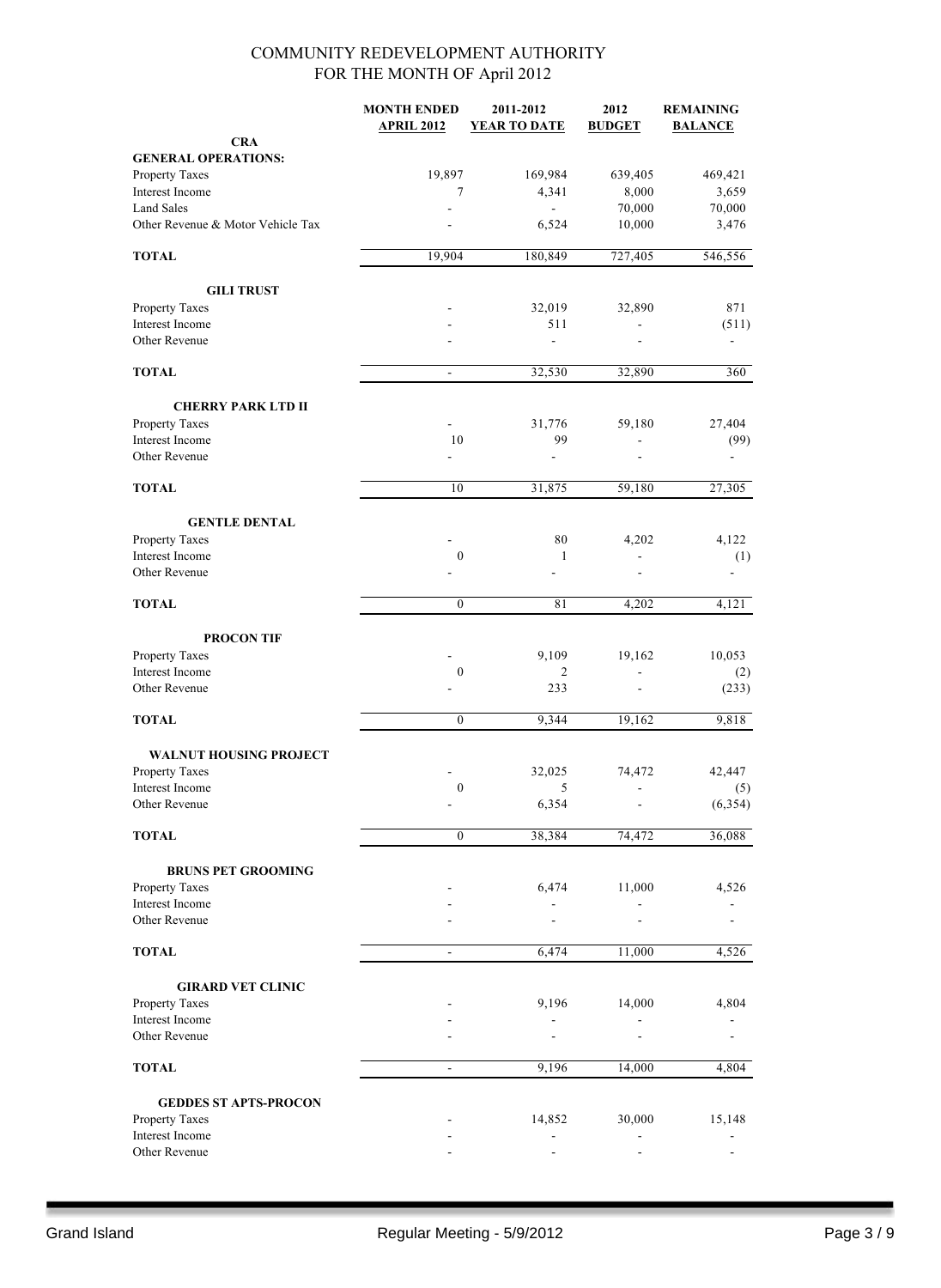|                                           | <b>MONTH ENDED</b><br><b>APRIL 2012</b> | 2011-2012<br>YEAR TO DATE | 2012<br><b>BUDGET</b> | <b>REMAINING</b><br><b>BALANCE</b> |
|-------------------------------------------|-----------------------------------------|---------------------------|-----------------------|------------------------------------|
| <b>TOTAL</b>                              | $\blacksquare$                          | 14,852                    | 30,000                | 15,148                             |
| <b>SOUTHEAST CROSSING</b>                 |                                         |                           |                       |                                    |
| Property Taxes                            |                                         | 7,255                     | 14,000                | 6,745                              |
| Interest Income                           |                                         |                           |                       |                                    |
| Other Revenue                             |                                         |                           |                       |                                    |
| <b>TOTAL</b>                              | $\frac{1}{2}$                           | 7,255                     | 14,000                | 6,745                              |
| <b>Poplar Street Water</b>                |                                         |                           |                       |                                    |
| Property Taxes                            |                                         | 61                        | 1,000                 | 939                                |
| Interest Income                           |                                         |                           |                       |                                    |
| Other Revenue                             |                                         |                           | 1,000                 | 1,000                              |
| <b>TOTAL</b>                              | $\blacksquare$                          | 61                        | 2,000                 | 1,939                              |
| <b>CASEY'S @ FIVE POINTS</b>              |                                         |                           |                       |                                    |
| <b>Property Taxes</b>                     |                                         | 4,262                     | 15,000                | 10,738                             |
| Interest Income<br>Other Revenue          |                                         | $\overline{\phantom{a}}$  | $\blacksquare$        |                                    |
| <b>TOTAL</b>                              | $\blacksquare$                          | 4,262                     | 15,000                | 10,738                             |
|                                           |                                         |                           |                       |                                    |
| <b>SOUTH POINTE HOTEL PROJECT</b>         |                                         |                           |                       |                                    |
| Property Taxes                            |                                         | 1,473                     | 22,000                | 20,527                             |
| Interest Income                           |                                         |                           |                       |                                    |
| Other Revenue                             |                                         |                           |                       |                                    |
| <b>TOTAL</b>                              | $\overline{\phantom{0}}$                | 1,473                     | 22,000                | 20,527                             |
| <b>TODD ENCK PROJECT</b>                  |                                         |                           |                       |                                    |
| Property Taxes                            |                                         | 104                       | 5,500                 | 5,396                              |
| Interest Income<br>Other Revenue          |                                         |                           |                       |                                    |
| <b>TOTAL</b>                              | ÷,                                      | 104                       | 5,500                 | 5,396                              |
|                                           |                                         |                           |                       |                                    |
| <b>JOHN SCHULTE CONSTRUCTION</b>          |                                         |                           |                       |                                    |
| Property Taxes                            |                                         | 77                        | 3,000                 | 2,923                              |
| Interest Income<br>Other Revenue          |                                         |                           |                       |                                    |
| <b>TOTAL</b>                              | $\overline{\phantom{a}}$                | 77                        | 3,000                 | 2,923                              |
|                                           |                                         |                           |                       |                                    |
| PHARMACY PROPERTIES INC<br>Property Taxes |                                         | 178                       | 8,000                 | 7,822                              |
| Interest Income                           |                                         |                           |                       |                                    |
| Other Revenue                             |                                         |                           |                       |                                    |
| <b>TOTAL</b>                              | $\blacksquare$                          | 178                       | 8,000                 | 7,822                              |
| <b>KEN-RAY LLC</b>                        |                                         |                           |                       |                                    |
| Property Taxes                            |                                         |                           | 5,000                 | 5,000                              |
| Interest Income<br>Other Revenue          |                                         |                           |                       |                                    |
|                                           |                                         |                           |                       |                                    |
| <b>TOTAL</b>                              | $\overline{\phantom{a}}$                | $\blacksquare$            | 5,000                 | 5,000                              |
| <b>SKAGWAY</b>                            |                                         |                           |                       |                                    |
| Property Taxes                            |                                         |                           |                       |                                    |
| Interest Income<br>Other Revenue          |                                         |                           |                       |                                    |
|                                           |                                         |                           |                       |                                    |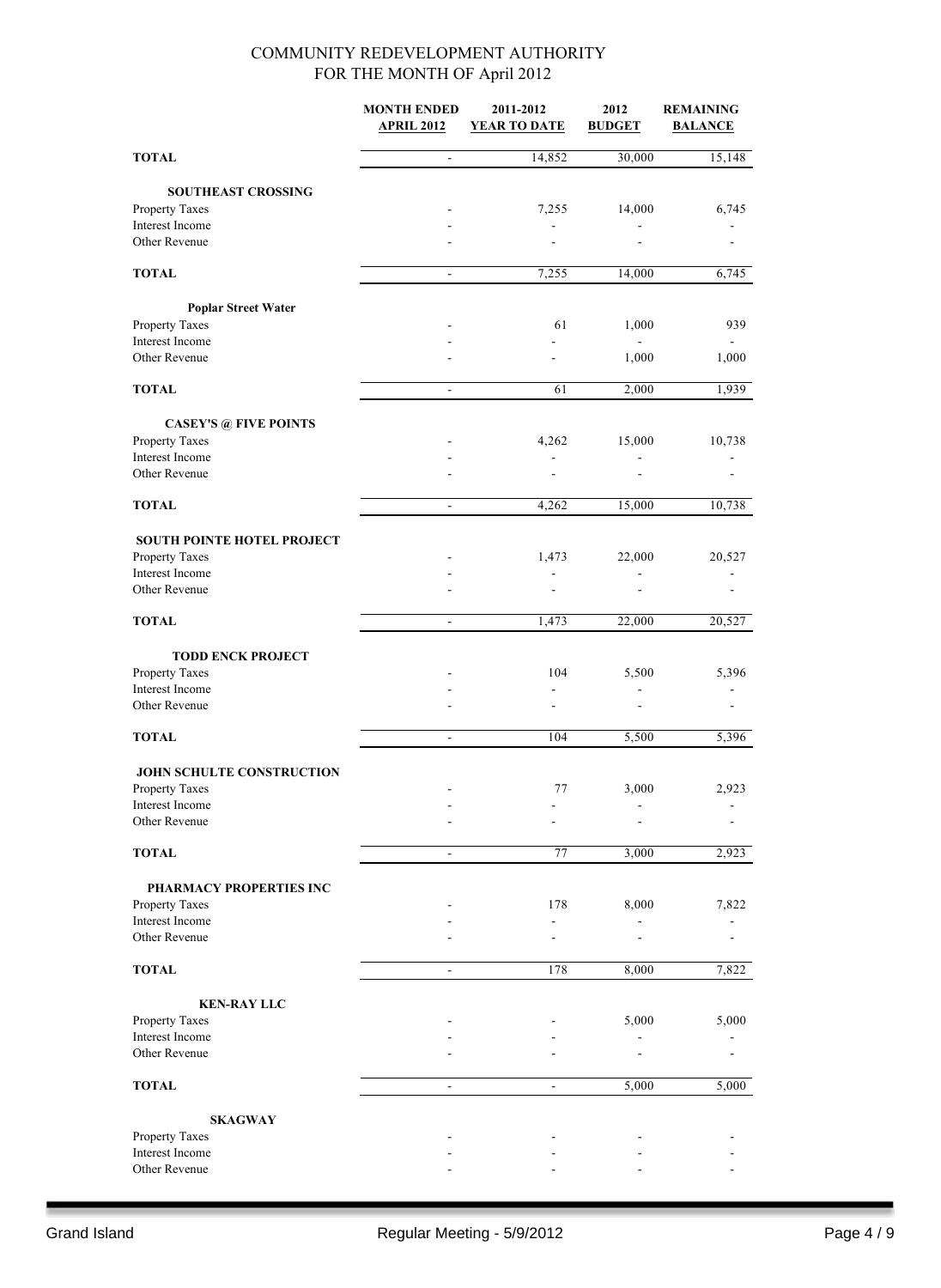|                      | <b>MONTH ENDED</b><br><b>APRIL 2012</b> | 2011-2012<br><b>YEAR TO DATE</b> | 2012<br><b>BUDGET</b> | <b>REMAINING</b><br><b>BALANCE</b> |
|----------------------|-----------------------------------------|----------------------------------|-----------------------|------------------------------------|
| TOTAL                | -                                       | $\overline{\phantom{a}}$         | -                     |                                    |
| <b>TOTAL REVENUE</b> | 19.914                                  | 336.996                          | 1.046.811             | 709,815                            |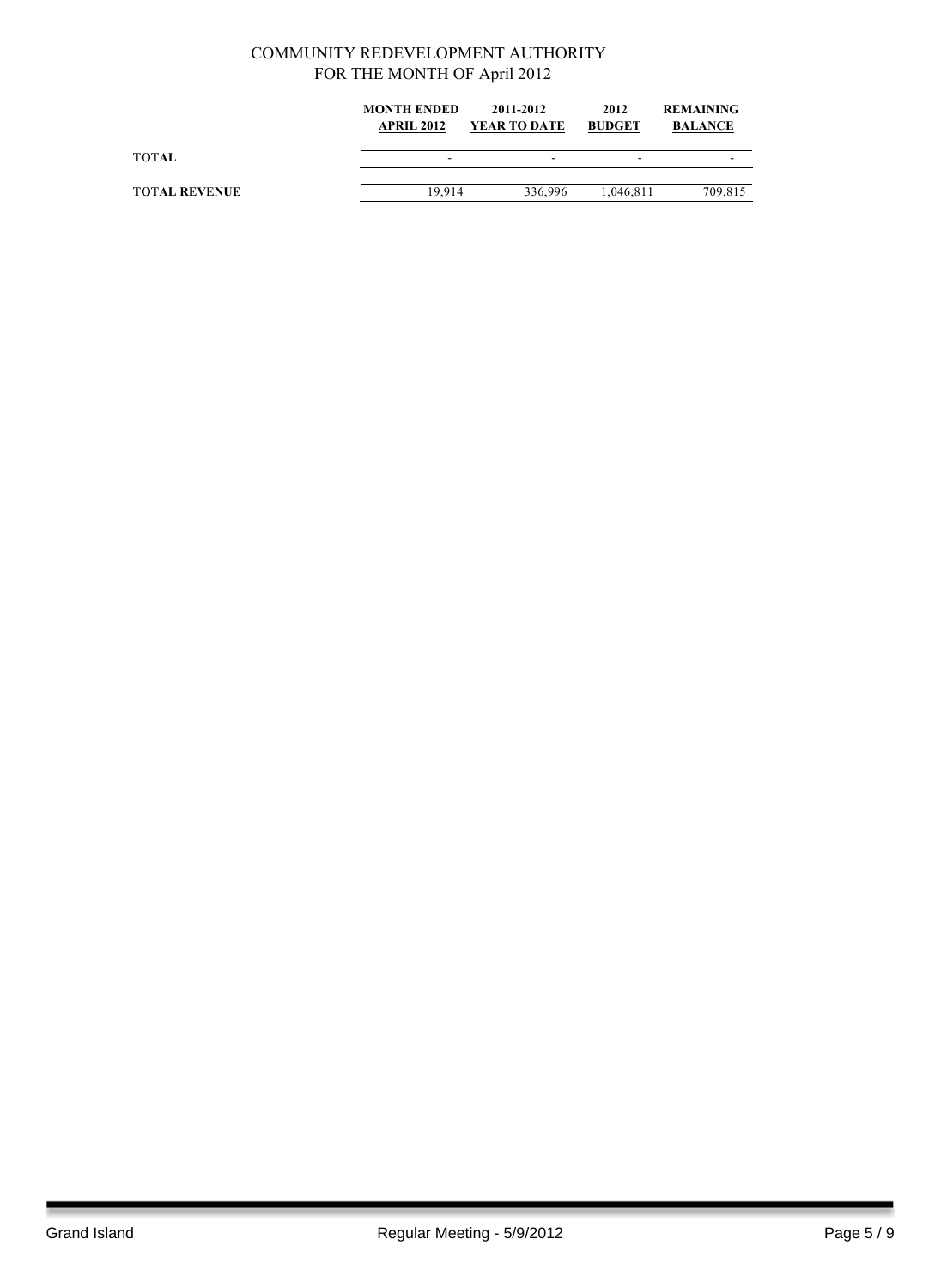|                                                        | <b>MONTH ENDED</b>           | 2011-2012               | 2012           | <b>REMAINING</b>  |
|--------------------------------------------------------|------------------------------|-------------------------|----------------|-------------------|
|                                                        | <b>APRIL 2012</b>            | <b>YEAR TO DATE</b>     | <b>BUDGET</b>  | <b>BALANCE</b>    |
| <b>EXPENSES</b>                                        |                              |                         |                |                   |
| <b>CRA</b>                                             |                              |                         |                |                   |
| <b>GENERAL OPERATIONS:</b>                             |                              |                         |                |                   |
| Auditing & Accounting                                  |                              | 4,025                   | 5,000          | 975               |
| Legal Services                                         | $\overline{a}$               | 896                     | 10,000         | 9,105             |
| <b>Consulting Services</b><br><b>Contract Services</b> |                              | $\blacksquare$          | 10,000         | 10,000            |
|                                                        | 3,115                        | 30,961                  | 55,000         | 24,039            |
| Printing & Binding<br>Other Professional Services      |                              | $\blacksquare$<br>7,599 | 1,000<br>5,000 | 1,000<br>(2, 599) |
| General Liability Insurance                            | $\overline{\phantom{a}}$     | ÷,                      | 250            | 250               |
| Postage                                                | 42                           | 172                     | 200            | 28                |
| Matching Grant                                         | $\overline{a}$               | $\overline{a}$          | $\blacksquare$ | $\blacksquare$    |
| <b>Legal Notices</b>                                   | 772                          | 1,740                   | 800            | (940)             |
| Licenses & Fees                                        | $\overline{\phantom{a}}$     | $\overline{a}$          | ä,             |                   |
| Travel & Training                                      |                              | 161                     | 1,000          | 839               |
| Other Expenditures                                     |                              | ä,                      | 500            | 500               |
| Office Supplies                                        |                              |                         | 500            | 500               |
| Supplies                                               |                              |                         | 300            | 300               |
| Land                                                   | $\overline{a}$               | $\overline{a}$          | 100,000        | 100,000           |
| Bond Principal - Lincoln Pool                          |                              |                         | 201,787        | 201,787           |
|                                                        |                              |                         |                |                   |
| <b>PROJECTS</b>                                        |                              |                         |                |                   |
| Façade Improvement                                     | 70,443                       | 519,378                 | 987,500        | 468,122           |
| South Locust                                           |                              |                         | $\frac{1}{2}$  |                   |
| Alleyway Improvement                                   |                              |                         |                |                   |
| Other Projects                                         |                              | $\overline{a}$          | 111,000        | 111,000           |
|                                                        |                              |                         |                |                   |
| <b>TOTAL CRA EXPENSES</b>                              | 74,372                       | 564,932                 | 1,489,837      | 924,905           |
|                                                        |                              |                         |                |                   |
| <b>GILI TRUST</b><br><b>Bond Principal</b>             |                              | 33,066                  | 31,627         | (1, 439)          |
| <b>Bond Interest</b>                                   |                              | 1,325                   | 1,263          | (62)              |
| Other Expenditures                                     |                              | ä,                      |                |                   |
|                                                        |                              |                         |                |                   |
| <b>TOTAL GILI EXPENSES</b>                             | $\overline{a}$               | 34,390                  | 32,890         | (1,500)           |
|                                                        |                              |                         |                |                   |
| <b>CHERRY PARK LTD II</b>                              |                              |                         |                |                   |
| <b>Bond Principal</b>                                  |                              | 24,473                  | 49,894         | 25,421            |
| <b>Bond Interest</b>                                   |                              | 5,117                   | 9,286          | 4,169             |
|                                                        |                              |                         |                |                   |
| <b>TOTAL CHERRY PARK EXPENSES</b>                      | $\overline{a}$               | 29,590                  | 59,180         | 29,590            |
|                                                        |                              |                         |                |                   |
| <b>GENTLE DENTAL</b>                                   |                              |                         |                |                   |
| <b>Bond Principal</b>                                  |                              | 1,349                   | 2,760          | 1,411             |
| <b>Bond Interest</b>                                   |                              | 752                     | 1,442          | 690               |
|                                                        |                              |                         |                |                   |
| <b>TOTAL GENTLE DENTAL</b>                             | $\qquad \qquad \blacksquare$ | 2,101                   | 4,202          | 2,101             |
|                                                        |                              |                         |                |                   |
| <b>PROCON TIF</b>                                      |                              |                         |                |                   |
| <b>Bond Principal</b>                                  |                              | 5,731                   | 11,782         | 6,051             |
| <b>Bond Interest</b>                                   |                              | 3,850                   | 7,380          | 3,530             |
|                                                        |                              |                         |                |                   |
| <b>TOTAL PROCON TIF</b>                                | $\qquad \qquad \blacksquare$ | 9,581                   | 19,162         | 9,581             |
|                                                        |                              |                         |                |                   |
| <b>WALNUT HOUSING PROJECT</b>                          |                              |                         |                |                   |
| <b>Bond Principal</b>                                  |                              | 21,191                  | 43,096         | 21,905            |
| <b>Bond Interest</b>                                   |                              | 16,045                  | 31,376         | 15,331            |
|                                                        |                              |                         |                |                   |
| <b>TOTAL WALNUT HOUSING</b>                            |                              | 37,236                  | 74,472         | 37,236            |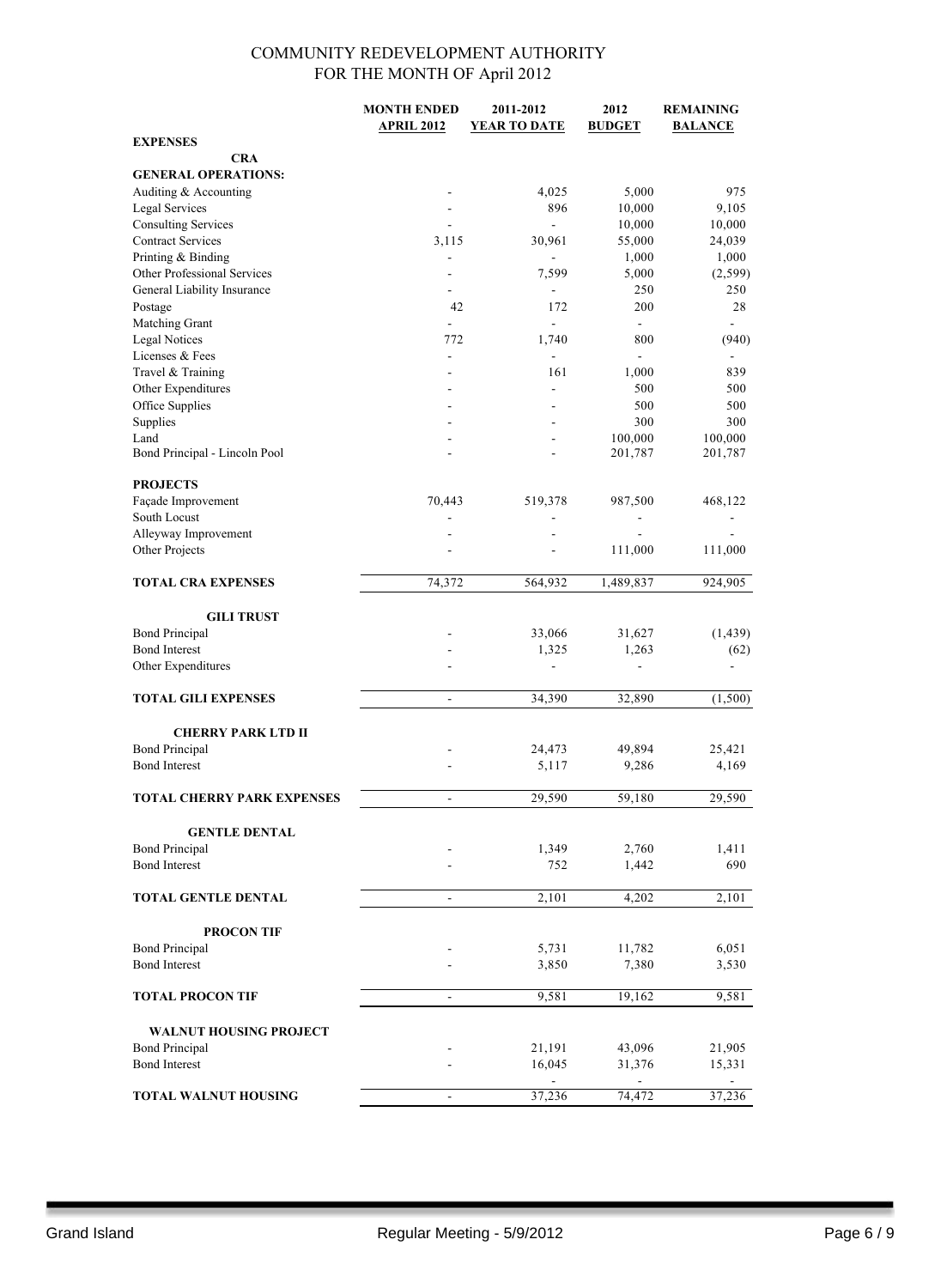|                                      | <b>MONTH ENDED</b>       | 2011-2012     | 2012                     | <b>REMAINING</b> |
|--------------------------------------|--------------------------|---------------|--------------------------|------------------|
|                                      | <b>APRIL 2012</b>        | YEAR TO DATE  | <b>BUDGET</b>            | <b>BALANCE</b>   |
|                                      |                          |               |                          |                  |
| <b>BRUNS PET GROOMING</b>            |                          |               |                          |                  |
| <b>Bond Principal</b>                |                          | 6,474         | 11,000                   | 4,526            |
| <b>Bond Interest</b>                 |                          |               |                          |                  |
|                                      |                          |               |                          |                  |
| <b>TOTAL BRUNS PET GROOMING</b>      | $\overline{\phantom{a}}$ | 6,474         | 11,000                   | 4,526            |
| <b>GIRARD VET CLINIC</b>             |                          |               |                          |                  |
| <b>Bond Principal</b>                |                          | 9,196         | 14,000                   | 4,804            |
| <b>Bond Interest</b>                 |                          | $\frac{1}{2}$ |                          |                  |
|                                      |                          |               |                          |                  |
| <b>TOTAL GIRARD VET CLINIC</b>       |                          | 9,196         | 14,000                   | 4,804            |
| <b>GEDDES ST APTS - PROCON</b>       |                          |               |                          |                  |
| <b>Bond Principal</b>                |                          | 14,852        | 30,000                   | 15,148           |
| <b>Bond Interest</b>                 |                          |               |                          |                  |
|                                      |                          |               |                          |                  |
| <b>TOTAL GEDDES ST APTS - PROCON</b> | ä,                       | 14,852        | 30,000                   | 15,148           |
| <b>SOUTHEAST CROSSINGS</b>           |                          |               |                          |                  |
| <b>Bond Principal</b>                |                          | 7,255         | 14,000                   | 6,745            |
| <b>Bond Interest</b>                 |                          | ÷             |                          |                  |
| <b>TOTAL SOUTHEAST CROSSINGS</b>     | $\blacksquare$           | 7,255         | 14,000                   | 6,745            |
|                                      |                          |               |                          |                  |
| POPLAR STREET WATER                  |                          |               |                          |                  |
| <b>Bond Principal</b>                |                          | 61            |                          | (61)             |
| <b>Bond Interest</b>                 |                          |               |                          |                  |
| Auditing & Accounting                |                          |               |                          |                  |
| <b>Contract Services</b>             |                          |               |                          |                  |
| <b>TOTAL POPLAR STREET WATER</b>     | $\overline{\phantom{a}}$ | 61            |                          | (61)             |
|                                      |                          |               |                          |                  |
| <b>CASEY'S @ FIVE POINTS</b>         |                          |               |                          |                  |
| <b>Bond Principal</b>                |                          | 4,262         | 15,000                   | 10,738           |
| <b>Bond Interest</b>                 |                          | $\mathbf{r}$  |                          |                  |
|                                      |                          |               |                          |                  |
| <b>TOTAL CASEY'S @ FIVE POINTS</b>   | $\mathbf{r}$             | 4,262         | 15,000                   | 10,738           |
| <b>SOUTH POINTE HOTEL PROJECT</b>    |                          |               |                          |                  |
| <b>Bond Principal</b>                |                          | 1,473         | 22,000                   | 20,527           |
| <b>Bond Interest</b>                 |                          |               |                          |                  |
|                                      |                          |               |                          |                  |
| TOTAL SOUTH POINTE HOTEL PROJECT     | $\blacksquare$           | 1,473         | 22,000                   | 20,527           |
| <b>TODD ENCK PROJECT</b>             |                          |               |                          |                  |
| <b>Bond Principal</b>                |                          | 104           | 5,500                    | 5,396            |
| <b>Bond Interest</b>                 |                          |               |                          |                  |
| <b>TOTAL TODD ENCK PROJECT</b>       |                          | 104           | 5,500                    |                  |
|                                      | $\blacksquare$           |               |                          | 5,396            |
| JOHN SCHULTE CONSTRUCTION            |                          |               |                          |                  |
| <b>Bond Principal</b>                |                          | 77            | 3,000                    | 2,923            |
| <b>Bond Interest</b>                 |                          |               | $\overline{\phantom{a}}$ |                  |
| Auditing & Accounting                |                          |               |                          |                  |
| TOTAL JOHN SCHULTE CONSTRUCIT        |                          | 77            | 3,000                    | 2,923            |
|                                      |                          |               |                          |                  |
| PHARMACY PROPERTIES INC              |                          |               |                          |                  |
| <b>Bond Principal</b>                |                          | 178           | 8,000                    | 7,822            |
| <b>Bond Interest</b>                 |                          |               |                          |                  |
| Auditing & Accounting                |                          |               |                          |                  |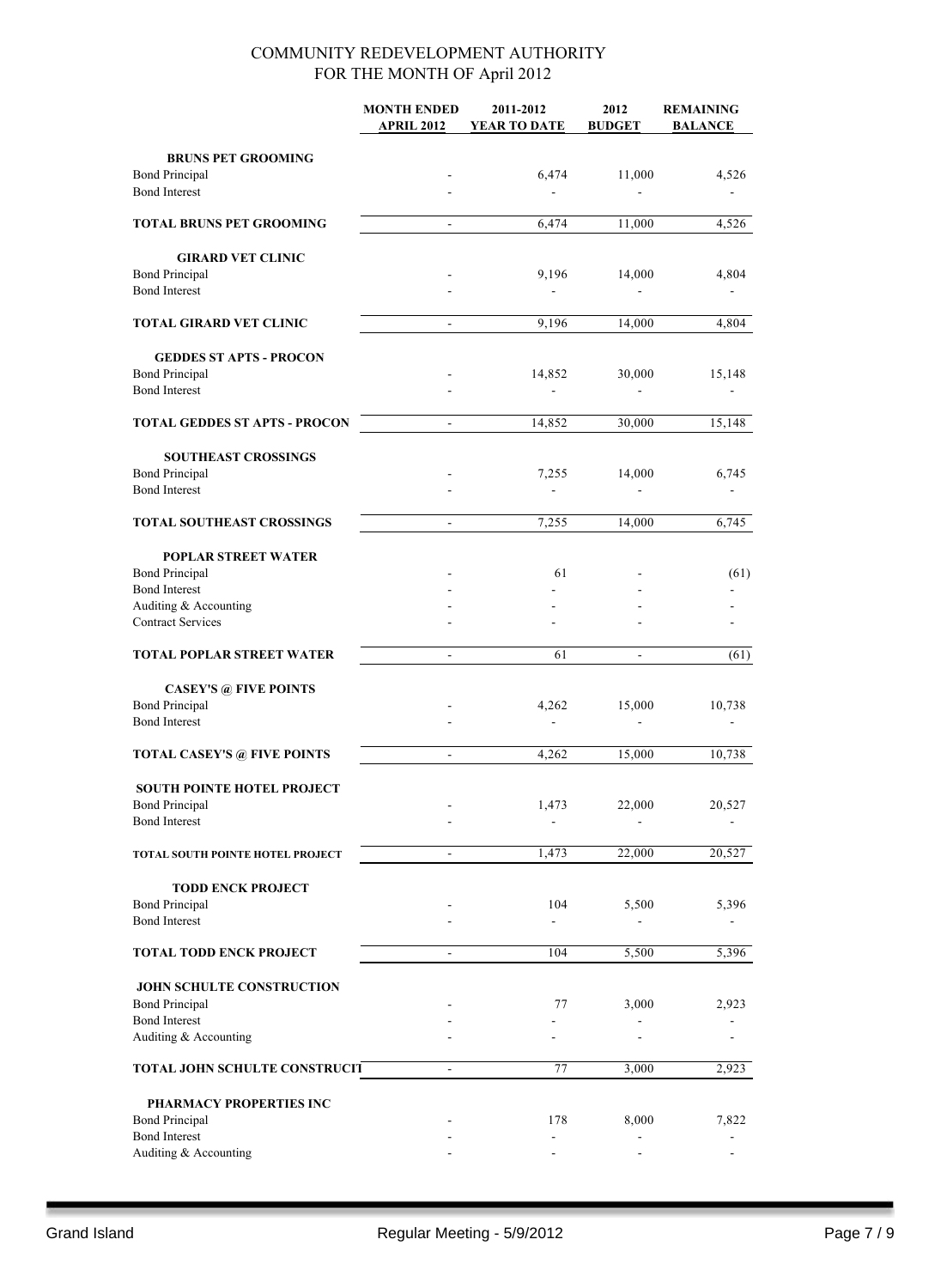|                                      | <b>MONTH ENDED</b> | 2011-2012           | 2012          | <b>REMAINING</b> |
|--------------------------------------|--------------------|---------------------|---------------|------------------|
|                                      | <b>APRIL 2012</b>  | <b>YEAR TO DATE</b> | <b>BUDGET</b> | <b>BALANCE</b>   |
| <b>TOTAL PHARMACH PROPERTIES INC</b> |                    | 178                 | 8,000         | 7,822            |
| <b>KEN-RAY LLC</b>                   |                    |                     |               |                  |
| <b>Bond Principal</b>                |                    |                     | 5,000         | 5,000            |
| <b>Bond Interest</b>                 |                    |                     |               |                  |
| Auditing & Accounting                |                    |                     |               |                  |
| <b>TOTAL KEN-RAY LLC</b>             |                    |                     | 5,000         | 5,000            |
| <b>SKAGWAY</b>                       |                    |                     |               |                  |
| <b>Bond Principal</b>                |                    |                     |               |                  |
| <b>Bond Interest</b>                 |                    |                     |               |                  |
| Auditing & Accounting                |                    |                     |               |                  |
| <b>TOTAL SKAGWAY</b>                 |                    |                     |               |                  |
| <b>TOTAL EXPENSES</b>                | 74,372             | 721,763             | 1,807,243     | 1,085,480        |